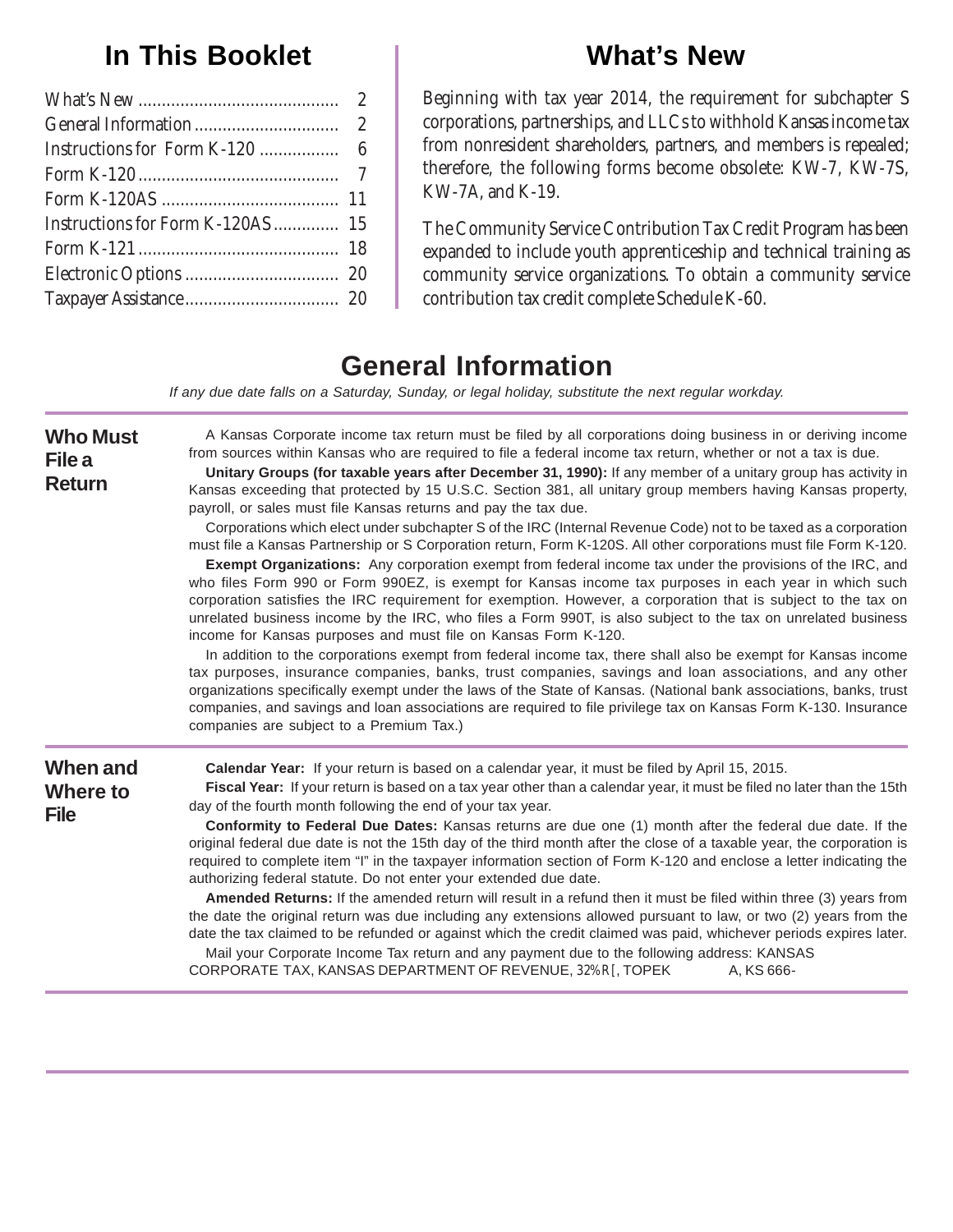| <b>Completing</b><br><b>Your Return</b>                                         | All applicable lines on Form K-120 and Form K-120AS must be completed. Be certain to complete all boxes in<br>the Taxpayer Information section of the return.                                                                                                                                                                                                                                                                                                                                                                                                                                                                                                                                                                                       |
|---------------------------------------------------------------------------------|-----------------------------------------------------------------------------------------------------------------------------------------------------------------------------------------------------------------------------------------------------------------------------------------------------------------------------------------------------------------------------------------------------------------------------------------------------------------------------------------------------------------------------------------------------------------------------------------------------------------------------------------------------------------------------------------------------------------------------------------------------|
|                                                                                 | All corporations filing a combined return (single or multiple), or authorized to file using the alternative or<br>separate accounting method, must complete lines 1 through 20 using the total combined income column from<br>Schedule K-121.                                                                                                                                                                                                                                                                                                                                                                                                                                                                                                       |
|                                                                                 | Nonbusiness Income Claimed: Any taxpayer that claims nonbusiness income on the Kansas return is required<br>to clearly demonstrate that the transaction or activity which gave rise to the income was unusual in nature and<br>infrequent in occurrence or that the income was earned in the course of activities unrelated to the taxpayer's<br>regular business operations in Kansas. The taxpayer must also submit a schedule as required by line 12 of the<br>Specific Line Instructions for Form K-120. If the taxpayer does not demonstrate that the income is nonbusiness<br>and does not submit the required schedules, the income will be considered business income by KDOR and the<br>department will apportion that income accordingly. |
| <b>Extension of</b>                                                             | If you are unable to complete your return by the filing deadline, you may request an extension of time to file. If you<br>filed federal Form 7004 with the IRS for an extension, enclose a copy of that form with your completed K-120 to                                                                                                                                                                                                                                                                                                                                                                                                                                                                                                           |
| <b>Time to File</b>                                                             | automatically receive a six-month extension to file your Kansas return. Kansas does not have a separate extension<br>request form. If you are entitled to a refund, an extension is not required to file the return after the original due date.                                                                                                                                                                                                                                                                                                                                                                                                                                                                                                    |
| An extension of time<br>to file is not an<br>extension to <b>pay</b> .          | To pay the balance due for an extension, use the Kansas Corporate Payment Voucher (K-120V) and mark the<br>box indicating an extension payment. If you do not pay the tax due (may be estimated) by the original due date, you<br>will owe interest and may also be charged a penalty on any balance due.                                                                                                                                                                                                                                                                                                                                                                                                                                           |
| <b>Federal</b><br><b>Return</b>                                                 | You must enclose with Form K-120 a copy of the following federal return pages as filed with the IRS. Do not<br>enclose copies of proforma returns. KDOR reserves the right to request additional information as necessary.                                                                                                                                                                                                                                                                                                                                                                                                                                                                                                                          |
|                                                                                 | Pages 1 through 5 of the federal return or consolidated federal return, whichever is applicable. If a consolidated<br>return, you must enclose a company-by-company spreadsheet of income and expense to total the<br>consolidated federal taxable income and a company-by-company spreadsheet of the consolidated balance<br>sheet including Schedules M-1 and M-2.                                                                                                                                                                                                                                                                                                                                                                                |
|                                                                                 | ■ Federal schedules to support any Kansas modifications claimed on Form K-120.<br>Federal Forms 851, 1118, and 5471, as applicable.                                                                                                                                                                                                                                                                                                                                                                                                                                                                                                                                                                                                                 |
| <b>Estimated</b><br><b>Tax</b>                                                  | Every corporation shall pay estimated tax for the taxable year if its Kansas income tax liability can be expected<br>to exceed \$500. Any corporation which began business in Kansas during this tax year is not required to pay<br>estimated tax and no underpayment of estimated tax penalty will be imposed for this initial year. NOTE: Current<br>year estimated payments cannot be used to off-set prior year tax liabilities. See K.A.R. 92-11-22(c).                                                                                                                                                                                                                                                                                        |
| For quick payments<br>use an online option.<br>Visit webtax.org for<br>details. | For your convenience, Kansas offers simple electronic payment solutions for your estimate tax that are available<br>24 hours a day, 7 days a week! There are many advantages to paying electronically – no check to write or voucher<br>to complete and mail, and you get immediate acknowledgment that your payment was received. Additionally,<br>reducing paper consumption is both cost effective and environmentally friendly. Visit our web site at webtax.org<br>to choose a paperless payment option.                                                                                                                                                                                                                                       |
| <b>Business</b><br><b>Income</b><br><b>Election</b>                             | A taxpayer may elect to have all income derived from the acquisition, management, use, or disposition of tangible<br>and intangible property treated as business income. The election is effective and irrevocable for the taxable year<br>of the election and the following nine taxable years. It is binding on all members of a unitary group of corporations.<br>To make the election, a corporation must file Form K-120EL with KDOR within the time limits established by law.                                                                                                                                                                                                                                                                |
|                                                                                 | A corporation not previously doing business in Kansas that intends to make this election for its initial year of<br>business must file Form K-120EL within 60 days after filing the articles of incorporation or application for<br>authority to engage in business with the Kansas Secretary of State.                                                                                                                                                                                                                                                                                                                                                                                                                                             |
|                                                                                 | For corporations currently doing business in Kansas, the election must be filed on or before the last day of<br>the tax year immediately preceding the tax year for which the election is made.                                                                                                                                                                                                                                                                                                                                                                                                                                                                                                                                                     |
|                                                                                 | Form K-120EL must be sent separately from the Corporate Income Tax return.                                                                                                                                                                                                                                                                                                                                                                                                                                                                                                                                                                                                                                                                          |
| <b>Amending</b><br><b>Your Return</b>                                           | You must file an amended Kansas return when: 1) an error was made on your Kansas return, 2) there is a<br>change (error or adjustment) on another state's return, 3) there is a change (error or adjustment) on your federal<br>return. Check the AMENDED box in the Taxpayer Information section of Form K-120 if you are amending your<br>2014 Kansas return. Be sure to enclose any applicable supporting documents, such as a copy of the other                                                                                                                                                                                                                                                                                                 |
|                                                                                 | state's amended return or a copy of the IRS amended return or Revenue Agent's Report or adjustment letter<br>showing and explaining the adjustments. If additional tax is due, complete and enclose Form K-120V, marking an<br>"X" in the Amended Payment box.                                                                                                                                                                                                                                                                                                                                                                                                                                                                                      |
|                                                                                 | Amended Federal Return: If you are filing an amended federal income tax return, for the same taxable year as<br>your Kansas amended return, you must enclose a complete copy of the amended federal return and full explanations                                                                                                                                                                                                                                                                                                                                                                                                                                                                                                                    |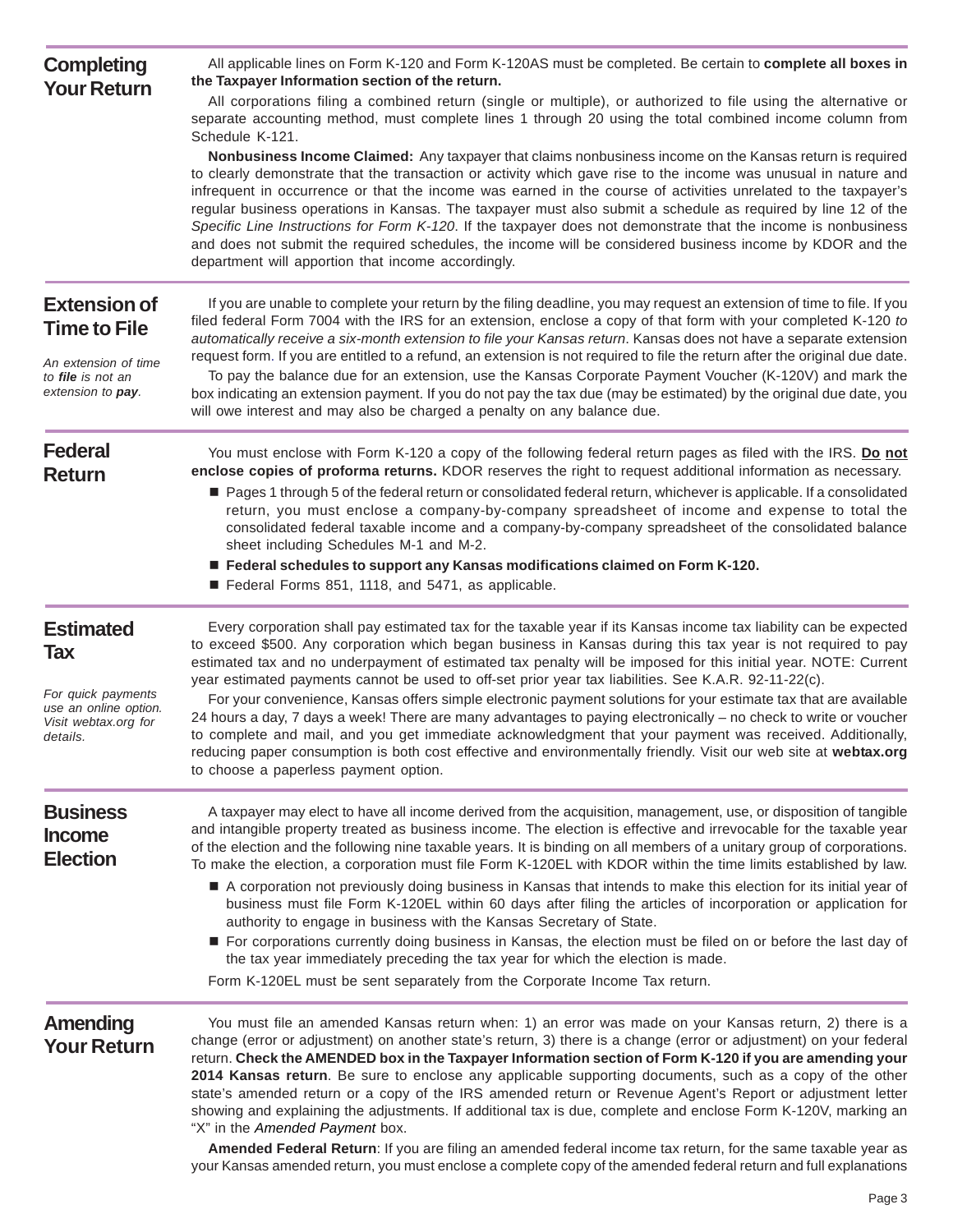**Amending Your Return (continued)** 

of all changes made on your amended Kansas return. If your amended federal return is adjusted or disallowed, you must provide KDOR with a copy of the adjustment or denial letter.

Pay the full amount of tax and interest due on an amended return and no penalty will be assessed. Consult KDOR's web site for annual interest rates.

If you did not file a Kansas return when you filed your original federal return, and the federal return has since been amended or adjusted, use the information on the amended or adjusted federal return to complete your original Kansas return. A copy of both the original and amended federal returns should be enclosed with the Kansas return along with an explanation of the changes.

**Federal Audit:** Any taxpayer whose income has been adjusted by the IRS must file an amended return with Kansas and include a copy of the Revenue Agent's Report or adjustment letter showing and explaining the adjustments. These adjustments must be submitted within 180 days of the date the federal adjustments are paid, agreed to, or become final, whichever is earlier. Failure by the taxpayer to notify KDOR within the 180 day period shall not bar KDOR from assessing additional taxes or proceeding in court to collect such taxes. Failure by the taxpayer to comply with the requirements for filing returns shall toll the periods of limitation for KDOR to assess or collect taxes.

### **Definitions**

**Business Income:** For tax years commencing after December 31, 2007, *business income* means: 1) income arising from transactions and activity in the regular course of the taxpayer's trade or business; 2) income arising from transactions and activity involving tangible and intangible property or assets used in the operation of the taxpayer's trade or business; or 3) income of the taxpayer that may be apportioned to this state under the provisions of the Constitution of the United States and laws thereof, except that a taxpayer may elect that all income constitutes business income.

**Unitary Business:** A multistate business is unitary when the operations conducted in one state benefit or are benefited by the operations conducted in another state or states. The essential test to be applied is whether or not the operation of the portion of the business within the state is dependent upon or contributory to the operation of the business outside the state. If there is such a relationship, the business is unitary. Stated another way, the test is whether the various parts of a business are interdependent and of mutual benefit so as to form one business rather than several business entities and not whether the operating experience of the parts are the same at all places.

**Activity Wholly Within Kansas—Single Entity:** If a particular trade or business is carried on exclusively within Kansas or if the activities outside of Kansas are such that federal Public Law 86-272 prohibits another state from imposing a tax, then the entire net income is subject to the Kansas income tax.

**Activity Wholly Within Kansas—Consolidated:** If two or more corporations file a federal income tax return on a consolidated basis, and if each of such corporations derive all of their income and expenses from sources within Kansas, they must file a consolidated return for Kansas income tax purposes.

**Single Entity Apportionment Method:** Any taxpayer having income from business activity which is taxable both within and without this state, other than activity as a financial organization or the rendering of purely personal services by an individual, shall allocate and apportion net income as provided in the Uniform Division of Income for Tax Purposes Act.

**Combined Income Method—Single Corporate Filing:** When a group of corporations conduct a unitary business both within and outside of Kansas, the source of income shall be determined by the combined income approach. The combined income approach is the computation by formula apportionment of the business income of a unitary trade or business properly reportable to Kansas by members of a unitary group. The property, payroll, or sales factor for each member of a unitary business shall be determined by dividing the property, payroll, or sales figure for Kansas by the total property, payroll, or sales figure of the entire group. The average is multiplied by the income of the unitary group to determine the income of the company derived from sources in Kansas.

The Kansas Corporation Tax return filed on the combined income approach must include Schedule K-121.

Any corporation which files a consolidated return for federal purposes and a combined report for Kansas purposes must submit a copy of the consolidated federal Form 1120 and all other schedules and statements necessary to support the taxable income reported on the Kansas return. Schedule K-121 must be used to determine income of the corporation. Schedule K-121 single entity Kansas taxable income is then shown on line 21, Form K-120. The single entity tax from Schedule K-121 is entered on line 25, Form K-120. All corporations filing a combined return (single or multiple) must complete lines 1 through 20 of Form K-120 using the total combined income column from Schedule K-121.

**Combined Income Method—Multiple Corporation Filing:** This method is the same as *Combined Income Method—Single Corporation Filing* except that any corporation filing using the combined income method with more than one entity doing business in Kansas may file one Kansas return reporting the total combined income on that return and computing and paying the tax due on that return. Schedule K-121 must be used to determine the Kansas taxable income of each separate corporation. Schedule K-121 combined Kansas taxable income is then entered on line 21, Form K-120. The tax rate is then applied to the Kansas taxable income of each corporation with one surtax exemption allowed for each corporate taxpayer. The total tax due for all corporations is then shown on line 25, Form K-120. All corporations filing a combined return (single or multiple) must complete lines 1 through 20 of Form K-120 using the total combined income column from Schedule K-121.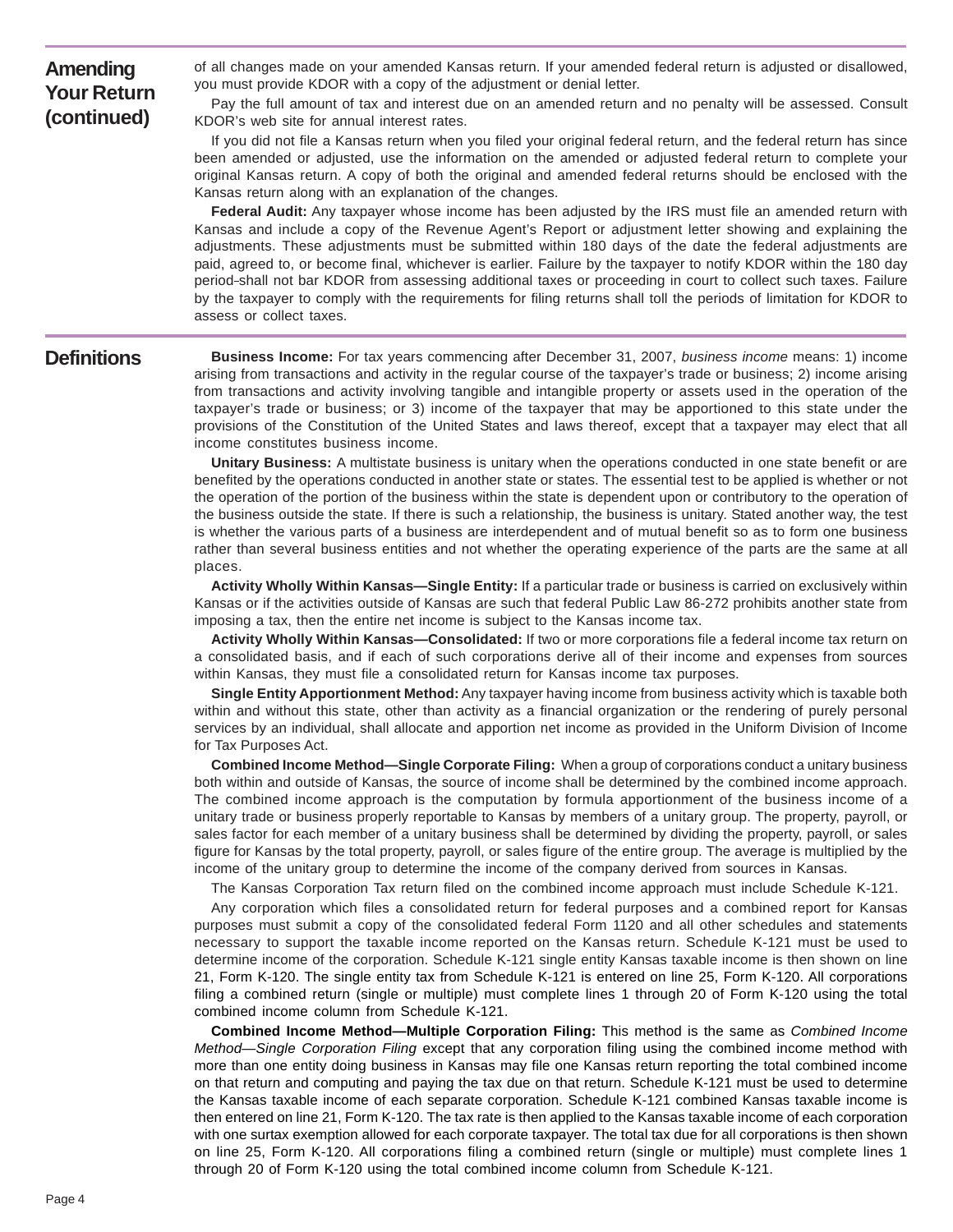## **Definitions (continued)**

**Qualified Elective Two-Factor Method:** This method may be used by any taxpayer who qualifies and elects to utilize the two-factor formula of property and sales. A qualified taxpayer is any taxpayer whose payroll factor for a taxable year exceeds 200% of the average of the property factor and the sales factor. An election must be made by including a statement with the original tax return indicating that the taxpayer elects to utilize this apportionment method. The election will be effective and irrevocable for the taxable year of the election and the following nine taxable years. The election will be binding on all members of a unitary group of corporations.

**Common Carrier Method:** All business income of railroads and interstate motor carriers of persons or property for-hire shall be apportioned to this state on the basis of mileage. For railroads, multiply the business income by a fraction, the numerator of which is the freight car miles in this state and the denominator of which is the freight car miles everywhere. For interstate motor carriers, multiply the business income by a fraction, the numerator of which is the total number of miles operated in this state and the denominator of which is the total number of miles operated everywhere.

If a unitary group of corporations consists of one or more corporations engaged in railroad or interstate motor carrier operations, including the interstate transport of persons or property for hire by rail or motor carrier, and one or more corporations not engaged in railroad or interstate motor carrier operations, the following method shall be used to determine the apportionable income of the group members engaged in railroad or interstate motor carrier operations. (a) A three-factor formula consisting of property, payroll, and sales shall be used to divide the apportionable business income of the unitary group between each corporation engaged in railroad or interstate motor carrier operations and all other members of the unitary group. The apportionment factor numerators shall consist of the property, payroll, and sales of each corporation engaged in railroad or interstate motor carrier operations. The apportionment factor denominators shall consist of the property, payroll, and sales of the entire unitary group. For purposes of this subsection, the property, payroll, and sales factors shall be as defined in the uniform division of income for tax purposes act, K.S.A. 79-3271 et seq., and amendments thereto, and the regulations promulgated under this act. (b) The apportionable business income of each corporation engaged in railroad or interstate motor carrier operations shall be determined by multiplying the apportionable business income of the unitary group by the fraction computed according to subsection (a). (c) The apportionable business income of each corporation engaged in railroad or interstate motor carrier operations as determined according to subsection (b) shall then be apportioned to this state by using the single-factor mileage formula set forth in K.S.A. 79-3279(a), and amendments thereto. (d) The apportionable business income of each corporation in the unitary group that is not engaged in railroad or interstate motor carrier operations shall be determined by subtracting the amount determined in subsection (b) from the apportionable business income of the unitary group. (e) The apportionable business income of each corporation in the unitary group that is not engaged in railroad or interstate motor carrier operations, as determined in subsection (d), shall be apportioned to this state by using the applicable apportionment formula specified in K.S.A. 79-3279(b), and amendments thereto. K.A.R. 92-12-114.

**Alternative Accounting Method:** If the uniform allocation and apportionment provisions do not fairly represent the extent of the taxpayer's business activity in this state, the taxpayer may petition for, or the Secretary of Revenue may require, in respect to all or any part of the taxpayer's business activity, if reasonable: (a) Separate accounting; (b) the exclusion of one or more of the factors; (c) the inclusion of one or more additional factors; or, (d) the employment of any other method to effect an equitable allocation and apportionment of the taxpayer's income. A copy of the letter from KDOR granting the use of an alternative method must be enclosed with the return when filed. Enter the amount determined on your separate schedule on line 21, Form K-120. All corporations filing a combined return (single or multiple), or authorized to file using the alternative or separate accounting method, must complete lines 1 through 20 using the total combined income column from Schedule K-121.

**Separate Accounting Method:** The separate method of reporting income to Kansas is allowable only in unusual circumstances and with the permission of KDOR where the use of the three-factor formula does not fairly represent the taxpayer's business activity. Before a taxpayer engaged in a multistate business may use the separate accounting method, the following requirements must be satisfied:

- $\blacksquare$  The books and records are kept by recognized accounting standards to reflect accurately the amount of income of the multistate business which was realized in Kansas during the taxable period;
- $\blacksquare$  The management functions of the business operations within Kansas are separate and distinct so that in conducting the Kansas business operations the management within Kansas did not utilize or incur centralized management services consisting of operational supervision, advertising, accounting, insurance, financing, personnel, physical facilities, technical and research, sales and servicing or purchasing during the taxable period;
- $\blacksquare$  The business operations within Kansas are separate and distinct and do not contribute to or depend upon the overall operations of the company, and there are no interstate, intercompany, or interdivisional purchases, sales or transfers during the taxable period.

If all three requirements are not satisfied, the taxpayer shall determine Kansas taxable income by use of the apportionment formula.

Enter the amount determined on your separate schedule on line 21, Form K-120. All corporations filing a combined return (single or multiple), or are authorized to file using the alternative or separate accounting method, must complete lines 1 through 20 using the total combined income column from Schedule K-121.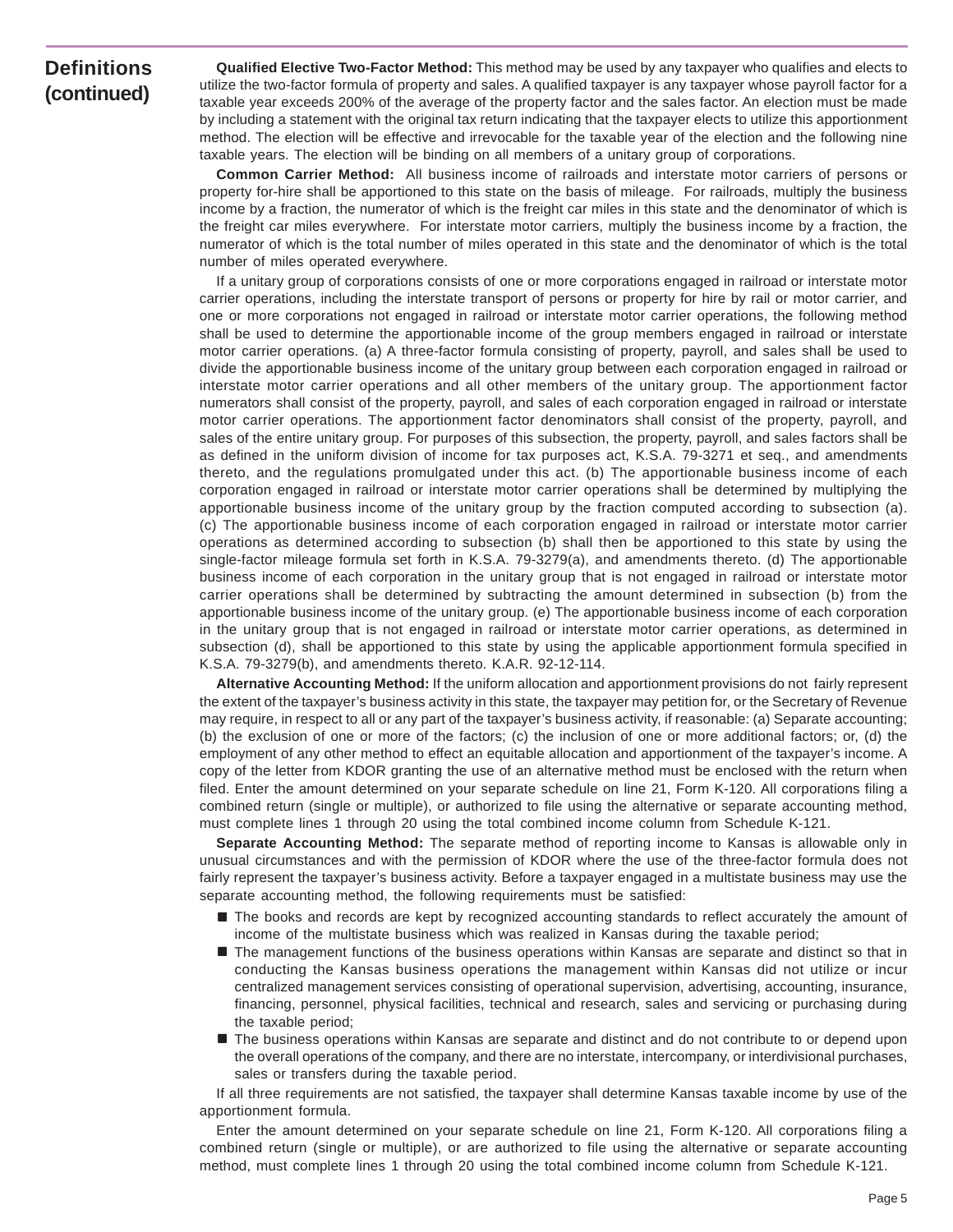#### **TAXPAYER INFORMATION**

**Beginning and Ending Dates:** Enter the beginning and ending dates of the corporation's tax year, even if it is a calendar year.

**Name and Address:** PRINT or TYPE the corporate name and address in the spaces provided.

**Information Requested in Boxes A through J:** Complete all requested information. For item A, see page 5. For Item B, enter the NAICS code. For items E and F, use the standard two-letter state abbreviation. If any *taxpayer information* has changed from the last original return you filed, be sure to check the change box "J".

**Final Return:** If a final return is being filed and the corporation is being liquidated, enter the discontinuation date in box "D" and enclose a copy of the federal form that states the federal code section the corporation was liquidated under.

#### **INCOME**

**LINE 1—FEDERAL TAXABLE INCOME.** Enter federal taxable income after net operating loss and special deductions. All corporations filing a combined return (single or multiple), or are authorized to file using the alternative or separate accounting method, must complete lines 1 through 20. Combined income filers must use the total combined income column from Schedule K-121. A copy of certain pages of the federal return must be enclosed in all cases. See instructions on page 3.

**LINE 2—TOTAL STATE AND MUNICIPAL INTEREST.** Enter interest income received, credited, or earned by you during the taxable year from any state or municipal obligations such as bonds and mutual funds. Reduce the income amount by any related expenses (such as management or trustee fees) directly incurred in purchasing these state or political subdivision obligations.

DO NOT include interest income or obligations of the state of Kansas or any Kansas political subdivision issued after December 31, 1987, or the following bonds exempted by Kansas law:

- Board of Regents Bonds for Kansas Colleges & Universities
- Electrical Generation Revenue Bonds
- Industrial Revenue Bonds
- Kansas Highway Bonds
- Kansas Turnpike Authority Bonds
- Urban Renewal Bonds

If you are a shareholder in a fund that invests in both Kansas and other states' bonds, only the Kansas bonds are exempt. Use the information provided by your fund administrator to determine the amount of taxable (non-Kansas) bond interest to enter here.

**LINE 3—TAXES ON OR MEASURED BY INCOME OR FEES OR PAYMENTS IN LIEU OF INCOME TAXES.** Enter the taxes on or measured by income or fees or payments in lieu of income taxes which you deducted on your federal return in arriving at your federal taxable income. Federal environmental tax must be added back to federal taxable income to the extent it is used as a deduction in arriving at federal taxable income. **You must complete Part IV – Schedule of Taxes.** 

**LINE 4—FEDERAL NET OPERATING LOSS DEDUCTION.** Enter the federal net operating loss deduction that was claimed on the federal income tax return for the taxable year.

**LINE 5—OTHER ADDITIONS TO FEDERAL TAXABLE INCOME.**  Enter on line 5 any of the following which are additions to your federal taxable income and enclose applicable schedules.

• **Learning Quest 529 Education Savings Program.** Amount of any "nonqualified withdrawal" from Learning Quest.

*(Tax credits for the additions that follow may be claimed in Part I of Form K-120 – schedules required.)* 

- **Disabled Access Credit (Business).** Amount of depreciation deduction or business expense deduction claimed on your federal return that was used to determine the disabled access credit on your Schedule K-37.
- **Small Employer Healthcare Credit.** Reduce the amount of expense deduction that is included in federal taxable income by the dollar amount of the credit claimed. Complete Schedule K-57 and enclose it with your return.
- **Community Service Contribution Credit.** Amount of any charitable contribution claimed on your federal return used to compute the Community Service Contribution Credit on Schedule K-60.
- **Swine Facility Improvement Credit.** Amount of any costs claimed on your federal return and used as the basis for this credit on Schedule K-38.
- **Individual Development Account (IDA) Credit.** Amount of the contribution claimed to the extent the same is the basis for claiming the IDA credit on Schedule K-68.
- **Expenditures–Energy Credits.** Amount of any expenditures claimed to the extent the same is claimed as the basis for any credit allowed on Schedule K-81 or carry forward amount on Schedule K-73, K-77, K-79, K-82, or K-83.
- **Amortization–Energy Credits.** Carry forward amount of any amortization deduction claimed—to the extent the same is claimed on the federal return for deduction—with regard to Schedule K-73, K-77, K-79, K-82 or K-83 and any amount claimed in determining federal adjusted gross income on carbon dioxide recapture, sequestration or utilization machinery and equipment, or waste heat utilization system property.

**LINE 6—TOTAL ADDITIONS TO FEDERAL TAXABLE INCOME.**  Add lines 2 through 5 and enter the result on line 6.

**LINE 7—INTEREST ON U.S. GOVERNMENT OBLIGATION.** Enter any interest or dividend income received from obligations or securities of any authority, commission or instrumentality of the United States and its possessions that was included in your federal taxable income. This includes U.S. Savings Bonds, U.S. Treasury Bills, and the Federal Land Bank. You must reduce the interest amount by any related expenses (such as management or trustee fees) directly incurred in the purchase of these securities.

If you are a shareholder in a mutual fund that invests in both exempt and taxable federal obligations, only that portion of the distribution attributable to the exempt federal obligations may be subtracted here. Enclose a schedule showing the name of each U.S. government obligation interest deduction claimed.

Interest from the following are taxable to Kansas and may NOT be entered on this line:

- Federal National Mortgage Association (FNMA)
- Government National Mortgage Association (GNMA)
- Federal Home Loan Mortgage Corporation (FHLMC)

**LINE 8—IRC SECTION 78 AND 80% OF FOREIGN DIVIDENDS.**  Enter the amount included in federal taxable income pursuant to the provisions of Section 78 of the Internal Revenue Code and 80% of dividends from corporations incorporated outside of the United States or the District of Columbia which are included in federal taxable income. Enclose a schedule to support the amount shown.

**LINE 9—OTHER SUBTRACTIONS FROM FEDERAL TAXABLE INCOME.** Enter on line 9, a total of the following subtractions from your federal taxable income (schedule required):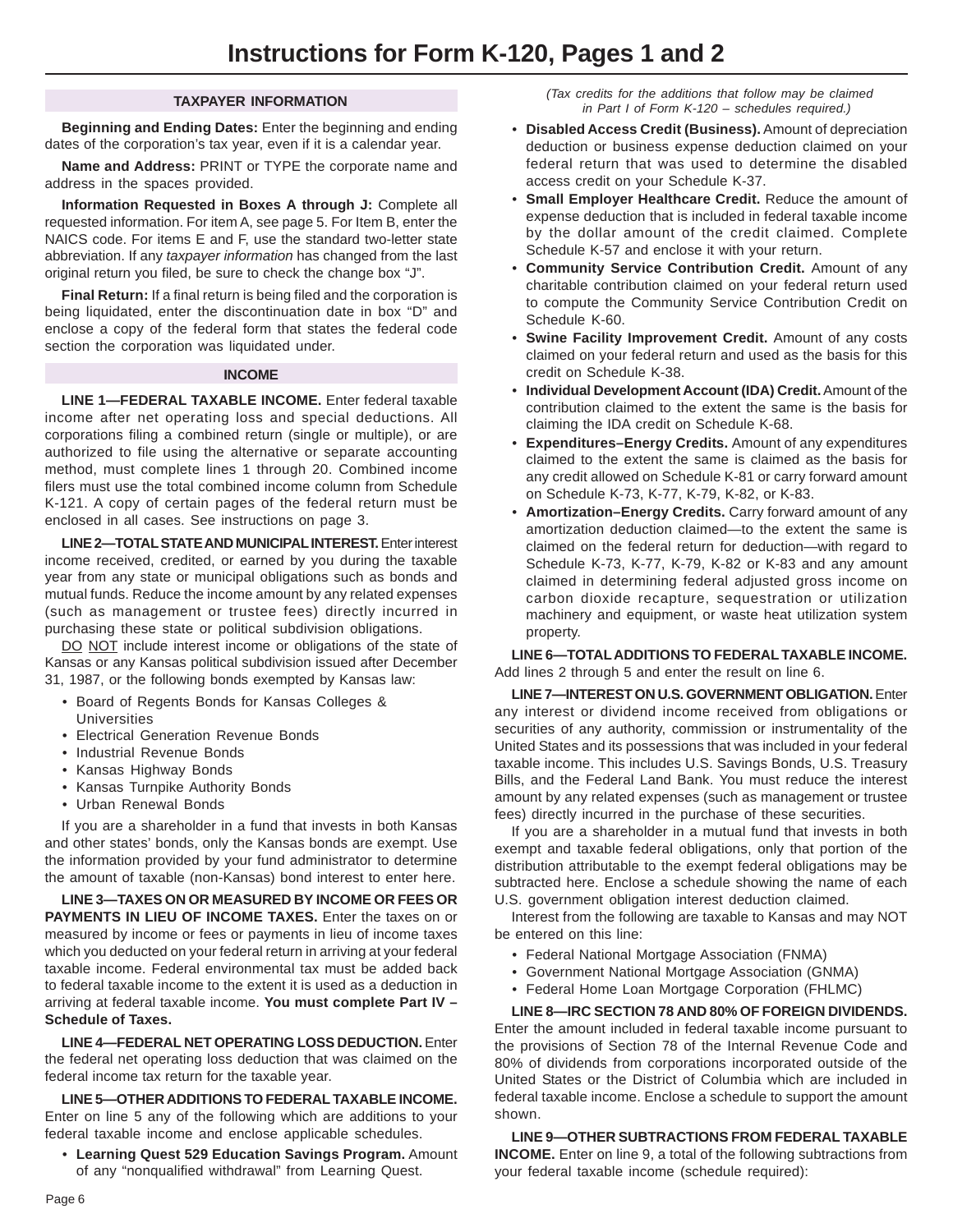- **Refunds or Credits.** Any refund or credit for overpayment of taxes on or measured by income or fees or payments in lieu of income taxes imposed by this state, or any taxing jurisdiction, to the extent included in federal taxable income.
- **Jobs and WIN Tax Credit.** Amount of federal targeted jobs and WIN credit.
- **Kansas Venture Capital, Inc. Dividends.** Dividend income received as a result of investing in stock issued by Kansas Venture Capital, Inc.
- **Electrical Generation Revenue Bonds.** Gain from the sale of Electrical Generation Revenue Bonds that was included in your federal taxable income.
- **Learning Quest Education Savings Program.** Amount of contributions deposited in the Learning Quest Education Savings Program or from a qualified 529 tuition program established by another state, to a maximum of \$3,000 per student (beneficiary).
- **Sale of Kansas Turnpike Bonds.** Gain from the sale of Kansas Turnpike Bonds that was included in your federal taxable income.
- **Amortization–Energy Credits.** Carry forward amount of amortization deduction allowed relating to Schedule K-73, K-77, K-79, K-82 or K-83, and amount of amortization deduction allowed for carbon dioxide capture, sequestration or utilization machinery and equipment, or waste heat utilization system property. (55% of the amortization costs may be subtracted in the first year and 5% may be subtracted for each of the succeeding 9 years.)

**LINE 10—TOTAL SUBTRACTIONS FROM FEDERAL TAXABLE INCOME.** Add lines 7 through 9 and enter the result on line 10.

**LINE 11—NET INCOME BEFORE APPORTIONMENT.** Add lines 1 through 6 and subtract line 10.

#### **APPORTIONMENT and ALLOCATION**

**LINE 12—NONBUSINESS INCOME—TOTAL COMPANY.** Enter total amount of nonbusiness net income everywhere that is to be directly allocated.

Any taxpayer that claims nonbusiness income on the Kansas return is required to clearly demonstrate that the transaction or activity which gave rise to the income was unusual in nature and infrequent in occurrence and tangible or intangible property or assets were not used in the operations of the taxpayer's regular trade or business. The taxpayer must also submit a schedule as required below. If the taxpayer does not demonstrate that the income is nonbusiness and does not submit required schedule(s), the income will be considered business income and KDOR will apportion it accordingly.

From the items of income directly allocated, there shall be deducted the expenses related thereto. The term *expenses related thereto* as used in this paragraph means any allowable deduction or portion thereof attributable to such income and a ratable part of any other allowable deductions which cannot definitely be allocated to some item or class of income.

A schedule must be submitted with the return showing the: 1) gross income from each class of income being specifically allocated, 2) amount of each class of related expenses together with an explanation or computations showing how amounts were arrived at, 3) total amount of the related expense for each income class, and 4) net income for each income class. The schedules should provide appropriate columns as set forth above for items specifically assigned to Kansas and for nonbusiness items specifically assigned outside Kansas. An explanation must also be enclosed to explain specifically why each item of income arose from unusual and infrequent transactions outside of the regular course of the corporation's trade or business.

**LINE 13—APPORTIONABLE BUSINESS INCOME.** Subtract line 12 from line 11. Enter the result on line 13.

**LINE 14—AVERAGE PERCENT TO KANSAS.** Enter applicable percentages in spaces A, B & C. (If qualified and utilizing the elective two-factor formula, do not enter a percentage in space B.) Enter on line 14 the average percent from Form K-120AS, Part VI, line E **or** K-121, Part II, line 5. Round percentage to the fourth decimal point. **If your business is wholly within Kansas enter 100.0000.** 

**LINE 15—AMOUNT TO KANSAS.** Multiply line 13 by line 14. Enter the result on line 15.

**LINE 16—NONBUSINESS INCOME–KANSAS.** Enter the total amount of nonbusiness net income directly allocated to Kansas. Enclose a schedule to support the amount shown.

**LINE 17—KANSAS EXPENSING RECAPTURE (K-120EX).** If you have a Kansas expensing recapture amount from Schedule K-120EX, enter the amount on line 17 and enclose a copy of your completed K-120EX and federal Form 4562.

**LINE 18—KANSAS EXPENSING DEDUCTION (K-120EX).** Enter the amount of your Kansas expensing deduction and enclose a copy of your completed K-120EX and federal Form(s) 4562. Also enclose any schedule necessary to enable KDOR to reconcile the federal Form 4562 amounts to the expensing claimed on the K-120EX. **Important**—The deduction must qualify under IRC Section 168: Modified accelerated cost recovery system (MACRS).

#### **NET INCOME and TAXABLE INCOME**

**LINE 19—KANSAS NET INCOME BEFORE NOL DEDUCTION.** Add lines 15, 16, and 17; then subtract line 18 and enter the result.

**LINE 20—KANSAS NET OPERATING LOSS (NOL) DEDUCTION.**  Enter amount of any Kansas net operating loss carry forward to which you are entitled. This amount cannot exceed amount on line 19. Submit a separate schedule to support the amount shown and any remaining carry over available.

**LINE 21—COMBINED REPORT OR ALTERNATIVE/SEPARATE ACCOUNTING INCOME.** If you are filing a combined report (Schedule K-121) or are authorized to file using the alternative or separate accounting method, enter on line 21 the Kansas taxable income from line 21 of Schedule K-121 **or** a separate schedule prepared by you (Separate/Alternative Method of Reporting).

**LINE 22—KANSAS TAXABLE INCOME.** Subtract line 20 from line 19 or enter the amount from line 21, whichever is applicable. If the result is a negative figure, enter zero.

#### **TAX**

*If filing Form K-121, skip lines 23 and 24 and proceed to line 25*.

**LINE 23—NORMAL TAX.** Multiply the amount shown on line 22 by 4% and enter the result.

**LINE 24—SURTAX.** Multiply the amount shown on line 22 in excess of \$50,000 by 3% and enter the result.

**LINE 25—TOTAL TAX.** Add lines 23 and 24 and enter result. If Schedule K-121 was used to determine income, enter the tax computed on Schedule K-121, line 24.

**LINE 26—TOTAL NONREFUNDABLE CREDITS.** Enter total nonrefundable credits from Part I, line 27 (cannot exceed the amount on line 25 of K-120).

**LINE 27—BALANCE.** Subtract line 26 from line 25 and enter result. This amount cannot be less than zero.

**LINE 28—ESTIMATED TAX PAID AND AMOUNT CREDITED FORWARD.** Enter total of all your 2014 estimated tax payments plus any 2013 overpayment you had credited forward to 2014.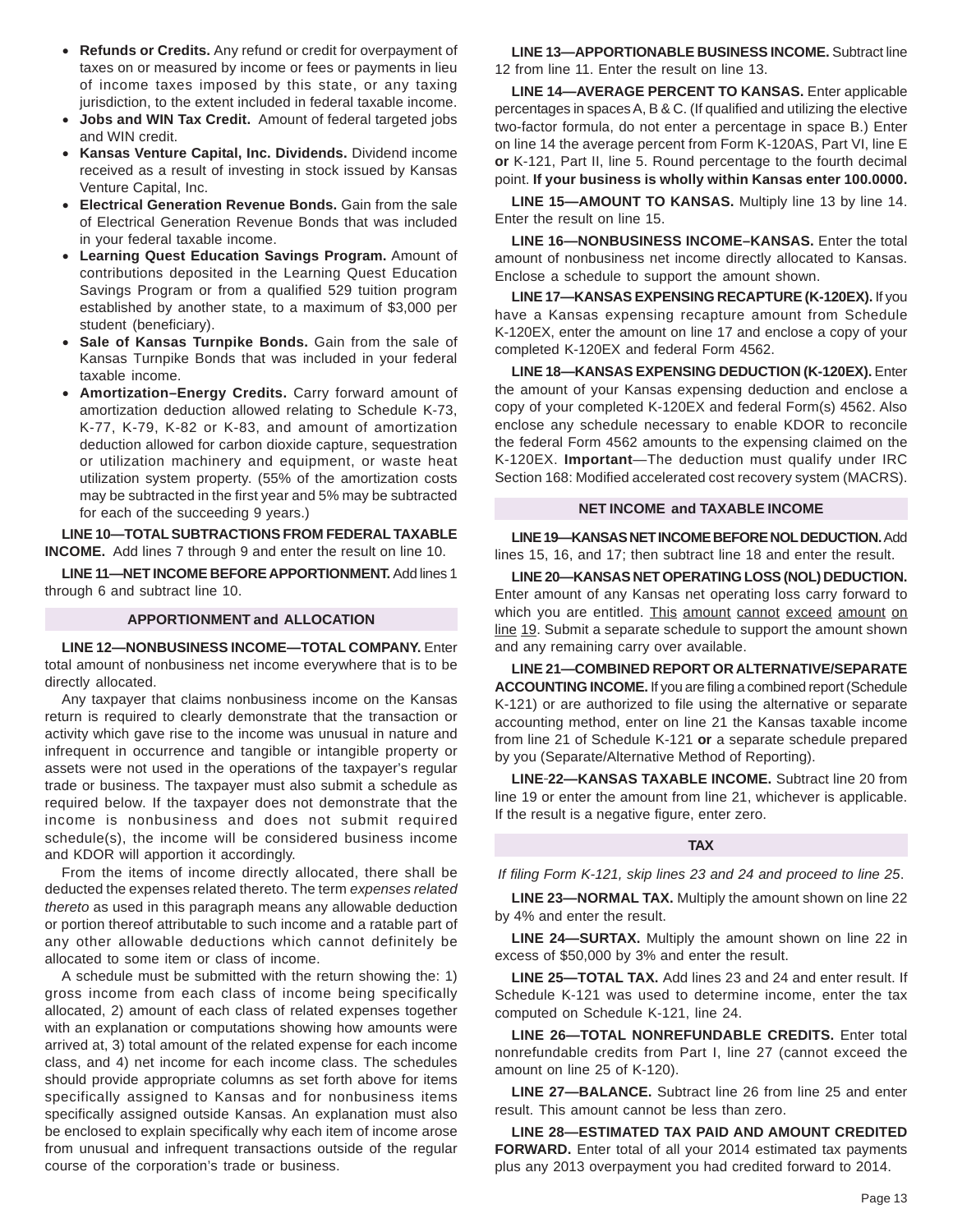**LINE 29—OTHER TAX PAYMENTS.** Enter any other withholding amounts or tax payments on line 29. Enclose separate schedule.

**LINE 30—AMOUNT PAID WITH KANSAS EXTENSION.** Enter amount paid with your request for an extension of time to file.

**LINE 31—TOTAL OF OTHER REFUNDABLE CREDITS.** Enter the total of all other refundable credits from Part I, line 34.

**LINE 32—PAYMENT REMITTED ON ORIGINAL RETURN.** Use this line if you are filing an amended Corporation Income Tax return for the 2014 tax year. Enter amount of money you remitted to KDOR with your original 2014 return or any payment remitted with a previously filed 2014 amended return, including penalty and interest.

**LINE 33—OVERPAYMENT FROM ORIGINAL RETURN.** Use this line ONLY if you are filing an amended income tax return for the 2014 tax year. Enter amount of overpayment shown on your original return. Since you were refunded the overpayment or it was credited forward, the amount is a subtraction entry.

**LINE 34—TOTAL PREPAID CREDITS.** Add lines 28 through 32 and subtract line 33. Enter the result on line 34.

#### **BALANCE DUE**

**LINE 35—BALANCE DUE.** If line 27 is greater than line 34, subtract line 34 from line 27 and enter the result.

If the amount on line 35 is not paid by the due date or if a balance due return is filed after the due date, penalty and interest are added according to the rules outlined in lines 36 and 37.

**Extension of Time to File:** Interest is due on a delinquent tax balance even if you have been granted an extension of time. If **90%**  of your tax is paid on or before the original due date of your return, an automatic extension is applied and no penalty is assessed.

**LINE 36—INTEREST.** If you paid your tax after the original due date, compute interest at the rate of .333% per month (or fraction thereof) on the balance due and enter the result on line 36.

**LINE 37—PENALTY.** If you paid your tax after the original due date, compute the penalty at 1% for each month (or portion thereof)

**Instructions for Form K-120, Pages 3 and 4**

#### **PART I — NONREFUNDABLE and REFUNDABLE CREDITS**

Every corporation must complete PART I to claim a Kansas tax credit. First, complete the appropriate tax credit schedule, then enclose them with your Kansas corporate income tax return. Credit schedules are available on our web site.

#### **SCHEDULE OF NONREFUNDABLE CREDITS**

**LINES 1 THROUGH 26.** Enter on lines 1 through 26 any nonrefundable tax credits for which you are eligible. You must complete and enclose with Form K-120 the applicable credit schedule(s).

**LINE 27**—**TOTAL NONREFUNDABLE CREDITS.** Add amounts on lines 1 through 26 and enter the total here and on line 26 of Form K-120. This amount cannot exceed your total tax on line 25 of Form K-120. **Important**—If filing a combined return (K-121), the amount of nonrefundable credits for each separate entity cannot exceed that entity's tax liability.

#### **SCHEDULE OF REFUNDABLE CREDITS**

**LINES 28 THROUGH 33.** Enter on lines 28 through 33 any refundable tax credits for which you are eligible. You must complete and enclose with your K-120 the applicable credit schedule(s).

the return is late or the tax is unpaid on the balance due amount, up to a maximum of 24%. Enter this amount on line 37.

**LINE 38—ESTIMATED TAX PENALTY.** If underpayment of estimated tax penalty is due, enter the amount from your Schedule K-220 on line 38 and enclose Schedule K-220 with the return. If you are annualizing to compute the penalty, check the box on line 38. Any corporation which began business in Kansas during this period is not required to file a declaration, and no underpayment of estimate tax penalty will be imposed.

**LINE 39—TOTAL TAX, INTEREST & PENALTY DUE.** Add the amounts on lines 35 through 38 and enter result. If amount due is \$5.00 or more **complete Form K-120V,** Corporate Payment Voucher and enclose it with your return and payment (do not use staples or tape to attach your documents together). Make check or money order payable to "Kansas Corporate Tax."

Returned checks: A fee of \$30.00, plus costs for a registered letter (currently \$11.54), is charged on all returned checks.

#### **OVERPAYMENT**

**LINE 40—OVERPAYMENT.** If line 34 is greater than the sum of line 27 and line 38, subtract the sum of line 27 and line 38 from line 34 and enter the result on line 40.

**LINE 41—REFUND.** Enter that part of line 40 you wish to be refunded. No refunds issued on amounts less than \$5.00.

**LINE 42—CREDIT FORWARD.** Enter the portion of line 40 you wish to have applied to your 2015 Kansas estimated tax (must be \$1 or more). If the amount on line 40 is less than \$5.00, you may carry it forward to 2015 as an additional credit even if you don't make estimated tax payments. The amount on this line cannot exceed the total of lines 28, 29, and 30.

#### **SIGNATURE and VERIFICATION**

The return must be signed and sworn to by the president, vice-president, or other principal officer. If the return is prepared by a firm or corporation, sign the return in the name of the firm or corporation. Any person or persons who prepares the return for compensation must sign the return and provide their EIN or SSN.

**LINE 34—TOTAL REFUNDABLE CREDITS.** Add amounts on lines 28 through 33 and enter total here and line 31 of Form K-120.

#### **PART II — ADDITIONAL INFORMATION**

All corporations must answer all of the questions in Part II.

#### **PART III — AFFILIATED CORPORATIONS DOING BUSINESS IN KANSAS**

Every corporation must complete the information in this section for every affiliated corporation doing business in Kansas. If additional space is needed, enclose a separate schedule.

#### **PART IV — SCHEDULE OF TAXES**

Every corporation must complete this section so KDOR can verify the amount of taxes to be added back on line 3 of the return. If taxes are included elsewhere in the federal return, you must complete a schedule and enclose it with the Kansas return.

#### **PART V — SCHEDULE OF INTEREST INCOME**

Every corporation must complete this section if they are claiming a modification for interest income on United States obligations on line 7, page 1 of Form K-120.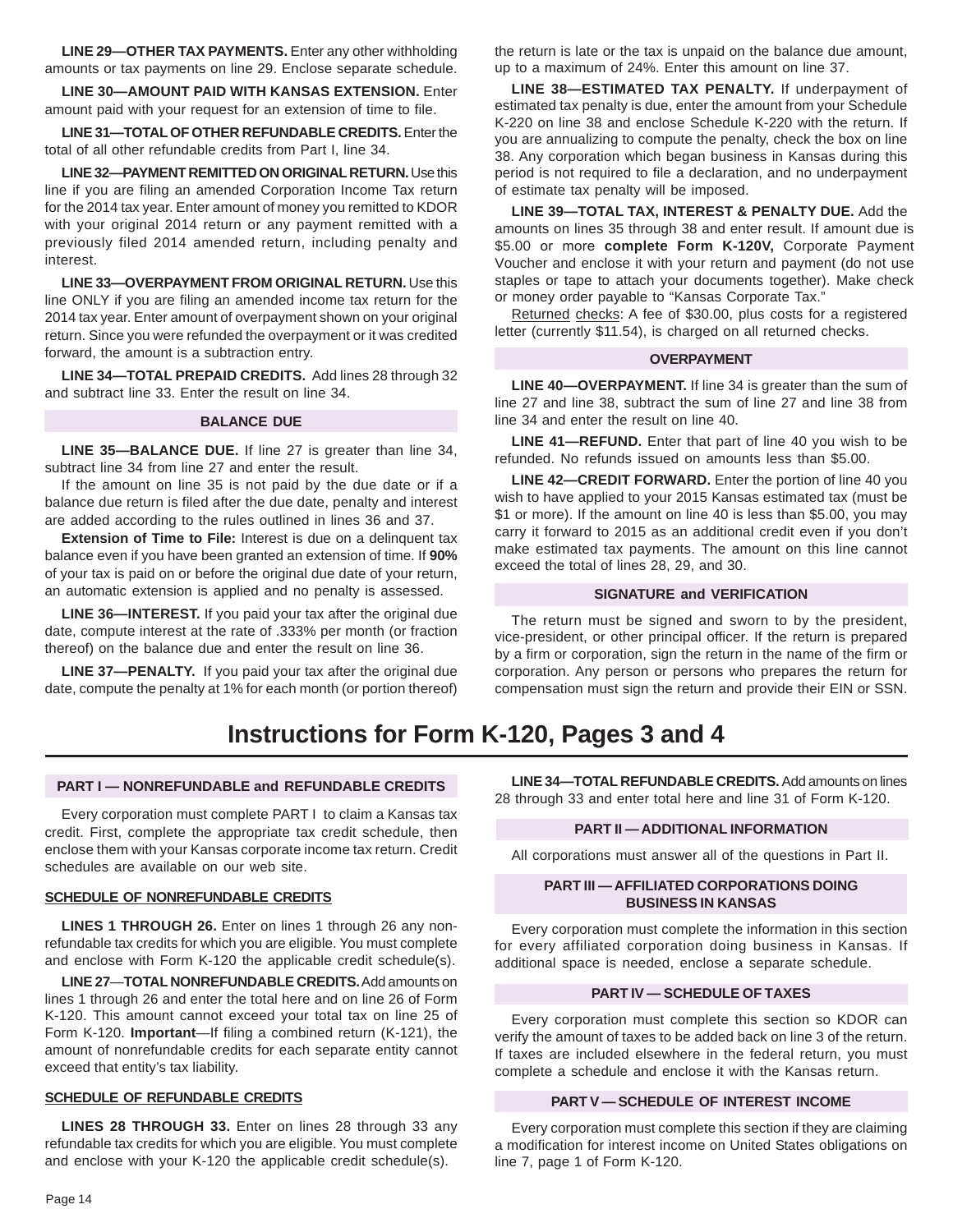You must complete and enclose Parts VI, VII, and VIII, of Form K-120AS with your K-120 if the corporation is doing business within and outside of Kansas and utilizing the apportionment formula to determine Kansas income.

#### **PART VI—APPORTIONMENT FORMULA**

Part VI is to be used by corporations which derive income from sources both within and without Kansas for the purpose of allocating and apportioning income. All business income is apportionable to Kansas by one of the following methods:

- Most corporations will multiply business income by a fraction, the numerator of which is the property factor plus the payroll factor plus the sales factor, and the denominator of which is three.
- Railroads will multiply business income by a fraction, the numerator of which is the freight car miles in this state and the denominator of which is the freight car miles everywhere.
- Interstate motor carriers will multiply business income by a fraction, the numerator of which is the total number of miles operated in this state and the denominator of which is the total number of miles operated everywhere.
- A qualifying taxpayer may elect to multiply business income by a fraction, the numerator of which is the property factor plus the sales factor, and the denominator of which is two. A qualifying taxpayer is any taxpayer whose payroll factor for a taxable year exceeds 200% of the average of the property factor and the sales factor. For additional information relating to this method and to determine if you are qualified, you may review K.S.A. 79-3279. If you qualify to use this method you are required to complete, for the first year, the payroll information on Form K-120AS, Part VI, line B *or* Form K-121, Part II, Section 2.
- Single Factor Apportionment–all years beginning after 12/31/01, and at the election of the taxpayer made at the time of filing of the original return, the qualifying business income of any investment funds service corporation organized as a corporation or S corporation which maintains its primary headquarters and operations or is a branch facility that employs at least 100 individuals on a full-time equivalent basis in this state and has any investment company fund shareholders residenced in this state shall be apportioned to this state as provided in this subsection, as follows:

*By multiplying the investment funds service corporation's qualifying business income from administration, distribution and management services provided to each investment company by a fraction, the numerator of which shall be the average of the number of shares owned by the investment company's fund shareholders residenced in this state at the beginning of and at the end of the investment company's taxable year that ends with or within the investment funds service corporation's taxable year, and the denominator of which shall be the average of the number of shares owned by the investment company's fund shareholders everywhere at the beginning of and at the end of the investment company's taxable year that ends with or within the investment funds service corporation's taxable year.*

Descriptions of each of the factors in the three-factor formula follow. The laws applicable to these factors are contained in K.S.A. 79-3280 through K.S.A. 79-3287. The applicable regulations are contained in K.A.R. 92-12-84 through K.A.R. 92-12-103, all of which can be found in our Policy Information Library at: **ksrevenue.org**

**LINE A—Property Factor.** The property factor shall include all real and tangible personal property owned or rented and used

during the income year to produce business income. Property used in connection with the production of nonbusiness income shall be excluded from the factor. Property shall be included in the property factor if it is actually used or is available for or capable of being used during the income year for the production of business income. Property used in the production of business income shall remain in the property factor until its permanent withdrawal is established by an identifiable event such as its sale or conversion to the production of nonbusiness income.

The numerator of the property factor shall include the average value of the taxpayer's real and tangible personal property owned and used in Kansas during the income year for the production of income, plus the value of rented real and tangible personal property so used. Property owned by the taxpayer in transit between locations of the taxpayer shall be considered to be at the destination for purposes of the property factor. Property in transit between a buyer and seller which is included by a taxpayer in the denominator of its property factor in accordance with its regular accounting practices shall be included in the numerator according to the state of destination. The value of mobile or movable property, such as construction equipment, trucks and/or leased electronic equipment which are located within and without Kansas during the income year, shall be determined for purposes of the numerator of the factor on the basis of total time within Kansas during the income year. Property owned by the taxpayer shall be valued at its original cost. As a general rule, *original cost* is deemed to be the basis of the property for federal income tax purposes at the time of acquisition by the taxpayer and adjusted by subsequent capital additions or improvements thereto and partial disposition thereof, by reason of sale, exchange, abandonment, etc. Property rented by the taxpayer is valued at eight times the net annual rental rate. As a general rule, the average value of property owned by the taxpayer shall be determined by averaging the values at the beginning and ending of the income year. However, the Director of Taxation may require or allow averaging by monthly values if such method of averaging is required to properly reflect the average value of the taxpayer's property for the income year.

**LINE B—Payroll Factor.** The payroll factor shall include the total amount paid by the taxpayer for compensation during the tax period. The total amount "paid" to the employees is determined upon the basis of the taxpayer's accounting method. If the taxpayer has adopted the accrual method of accounting, all compensation properly accrued shall be deemed to have been paid. Notwithstanding the taxpayer's method of accounting, at the election of the taxpayer, compensation paid to employees may be included in the payroll factor by use of the cash method if the taxpayer is required to report such compensation under such method for unemployment compensation purposes. The term *compensation*  means wages, salaries, commissions and any other form of remuneration paid to employees for personal services. Payments made to an independent contractor or any other person not properly classifiable as an employee are excluded. Only amounts paid directly to employees are included in the payroll factor. The compensation of any employee on account of activities which are connected with the production of nonbusiness income shall be excluded from the factor. The denominator of the payroll factor is the total compensation paid everywhere during the income year.

The numerator of the payroll factor is the total amount paid in Kansas during the income year by the taxpayer for compensation. Compensation is paid in Kansas if any one of the following tests, applied consecutively, are met: (a) The employee's service is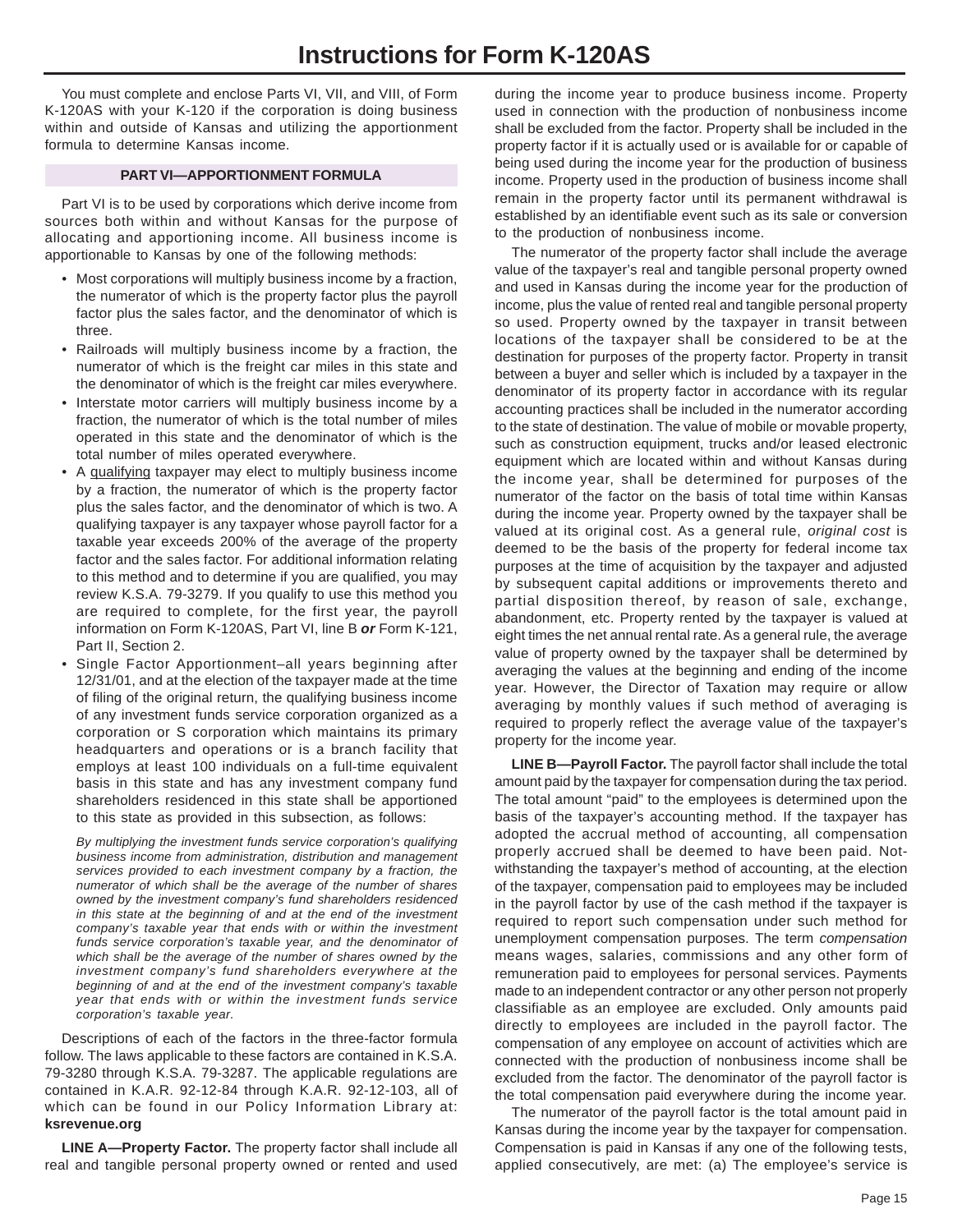performed entirely within Kansas; (b) The employee's service is performed both inside and outside of Kansas, but the service performed outside this state is "incidental" to the employee's service in Kansas (the word "incidental" means any service which is temporary or transitory in nature, or which is rendered in connection with an isolated transaction); (c) If the employee's services are performed both inside and outside of Kansas, the employee's compensation will be attributed to Kansas if: (1) the employee's base of operations is in Kansas; or (2) there is no base of operations in any state in which some part of the service is performed, but the place from which the service is directed or controlled is in Kansas; or (3) the base of operations or the place from which the service is directed or controlled is not in any state in which some part of the service is performed, but the employee's residence is in Kansas. The term "base of operation" is the place from where employees begin work and to which they customarily return in order to receive instructions from the taxpayer or communications from his customers or other persons, or to replenish stock or other materials, repair equipment, or perform any other functions necessary to the exercise of their trade or profession at some other point or points.

**LINE C—Sales Factor.** For purposes of the sales factor of the apportionment formula, the term "sales" means all gross receipts derived by the taxpayer from transactions and activity in the regular course of such trade or business. The following are rules for determining "sales" in various situations:

- **•** In the case of a taxpayer engaged in manufacturing and selling or purchasing and reselling goods or products, "sales" includes all gross receipts from the sales of such goods or products (or other property of a kind which would properly be included in the inventory of the taxpayer if on hand at the close of the income year) held by the taxpayer primarily for sale to customers in the ordinary course of its trade or business. "Gross receipts" for this purpose means gross sales, less returns and allowances, and includes all interest income, service charges, carrying charges, or time-price differential charges incidental to such sales. Federal and state excise taxes (including sales taxes) shall be included as part of such receipts if such taxes are passed on to the buyer or included as part of the selling price of the product.
- **•** In the case of cost plus fixed fee contracts, such as the operation of a government-owned plant for a fee, "sale" includes the entire reimbursed cost, plus the fee.
- **•** In the case of a taxpayer engaged in providing services, such as the operation of an advertising agency, or the performance of equipment service contracts, or research and development contracts, "sales" includes the gross receipts from the performance of such services, including fees, commissions, and similar items.
- **•** In the case of a taxpayer engaged in renting real or tangible property, "sales" includes the gross receipts from the rental, lease, or licensing the use of the property.
- **•** In the case of a taxpayer engaged in the disposition of noninventory assets and property used or purchased in the regular course of business, "sales" includes the capital gain or ordinary gain realized from such disposition. The term "sales" does not include the return of capital or recovery of basis with respect to non-inventory capital assets.
- **•** For all taxable years beginning after December 31, 2007, in the case of sales of intangible business assets, only the net gains from the sale shall be included in the sales factor.

The numerator of the sales factor shall include gross receipts attributable to Kansas and derived by the taxpayer from transactions and activity in the regular course of its trade or business. All interest income, service charges, carrying charges, or time-priced differential charges incidental to such gross receipts shall be included regardless of the place where the accounting records are maintained or the location of the contract or other evidence of indebtedness.

#### **Sale of Tangible Personal Property in this State.**

- **•** Gross receipts from sales of tangible personal property (except sales to the United States Government) are in this state if:
	- the property is delivered or shipped to a purchaser within this state regardless of the f.o.b. point or other conditions of sale.
	- the property is shipped from an office, store, warehouse, factory, or other place of storage in this state and the taxpayer is not taxable in the state of the purchaser.
- **•** Property shall be deemed to be delivered or shipped to a purchaser in this state if the recipient is located in this state, even though the property is ordered from outside this state.
- **•** Property is delivered or shipped to a purchaser within this state if the shipment terminates in this state, even though the property is subsequently transferred by the purchaser to another state.
- **•** The term "purchaser within this state" shall include the ultimate recipient of the property if the taxpayer in this state, at the designation of the purchaser, delivers to or has the property shipped to the ultimate recipient within this state.
- **•** When property being shipped by a seller from the state of origin to a consignee in another state is diverted while enroute to a purchaser in this state, the sales are in this state.
- **•** If a taxpayer whose salesman operates from an office in this state makes a sale to a purchaser in another state in which the taxpayer is not taxable and the property is shipped directly by a third party to the purchaser, the following rules apply.
	- 1) If the taxpayer is taxable in the state from which the third party ships the property, then the sale is in such state;
	- 2) If the taxpayer is not taxable in the state from which the property is shipped, then the sale is in this state.

**Sales to the United States Government.** Gross receipts from the sales of tangible personal property to the United States Government are to be included in Kansas if the property is shipped from an office, store, warehouse, factory, or other place of storage in this state. Only sales for which the United States Government makes direct payment to the seller pursuant to the terms of its contract constitute sales to the United States Government. Thus, as a general rule, sales by a subcontractor to the prime contractor, the party to the contract with the United States Government, does not constitute sales to the United States Government.

**Sales Other Than Sales of Tangible Personal Property.** K.S.A. 79-3287 provides for the inclusion in the numerator of the sales factor of gross receipts from transactions other than sales of tangible personal property (including transactions with the United States Government). Under this section gross receipts are attributed to Kansas if the income-producing activity which gave rise to the receipts is performed within Kansas or if property producing the receipts is located within Kansas.

Gross receipts are attributed to Kansas if, with respect to a single item of income, the income-producing activity is performed within and without Kansas but the greater proportion of the incomeproducing activity is performed in Kansas, based on costs of performance. In cases where services are performed partly within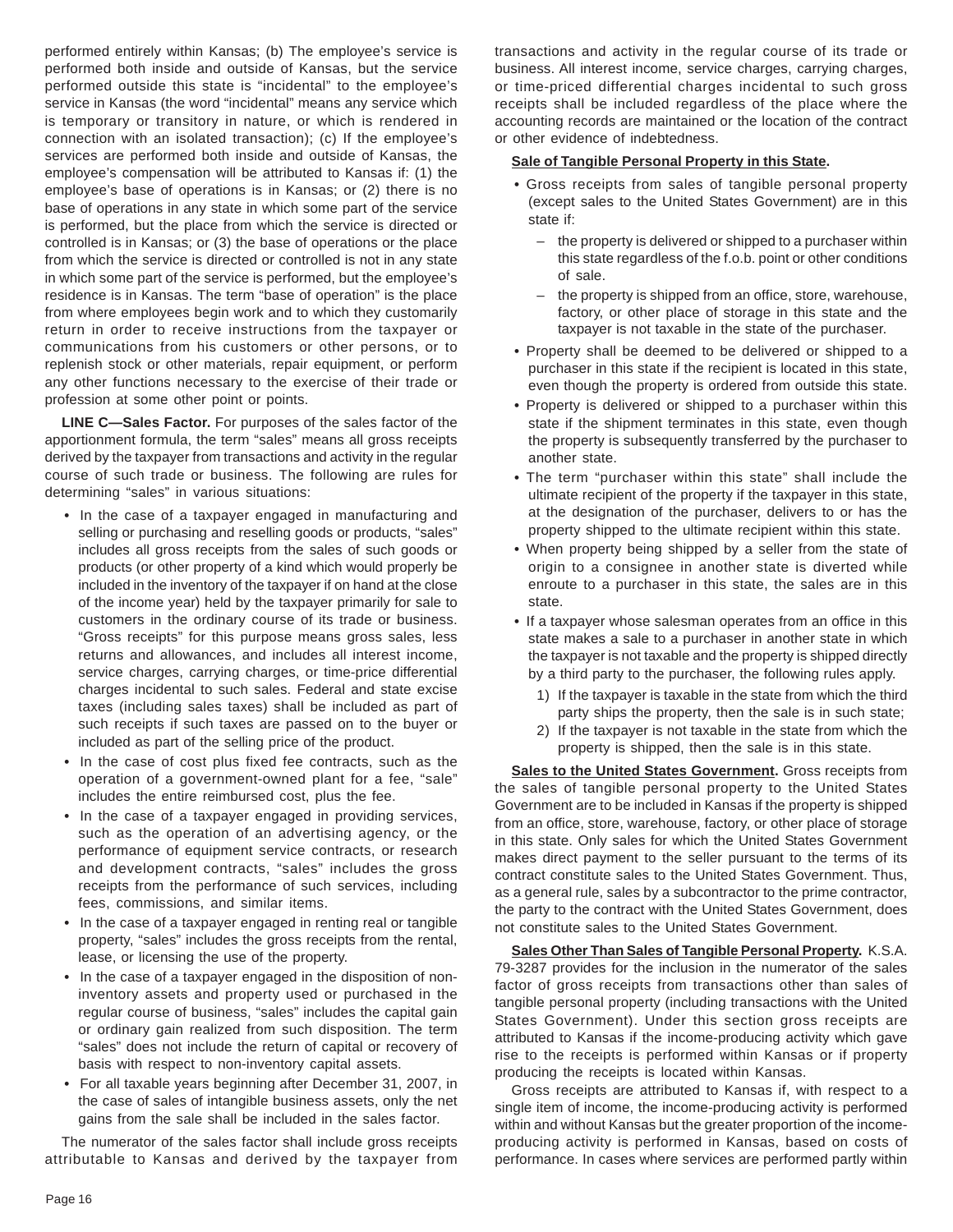and partly without Kansas, the services performed in each state will usually constitute a separate income-producing activity; in such case, the gross receipts for the performance of services attributable to Kansas shall be measured by the ratio which the time spent in performing such services in this state bears to the total time spent in performing such services everywhere. Time spent in performing services includes the amount of time expended in the performance of a contract or other obligation which gives rise to such gross receipts. Personal service not directly connected with the performance of the contract or other obligation, such as time expended in negotiating the contract, is excluded from the computation.

**LINE D(1) — TOTAL PERCENT.** If you are utilizing the three-factor formula to apportion income to Kansas, add lines A, B and C.

LINE D(2) - TOTAL PERCENT. If you are qualified and are utilizing the elective two-factor formula to apportion income to Kansas, add lines A and C.

**LINE E — AVERAGE PERCENT.** Divide line D(1) or D(2), whichever is applicable, by the number of factors used in the formula. For instance, if you are using the three-factor formula and the corporation does not have payroll anywhere, divide by 2.

**Consistency in Reporting.** In completing Form K-120, K-120AS and K-121, if, with respect to prior tax years and to filing other states' tax returns, the taxpayer departs from or modifies the manner in which income has been classified as business income from nonbusiness income, in valuing property or of excluding or including property in the property factor, in the treatment of compensation paid in the payroll factor, or in excluding or including gross receipts in the sales factor, the taxpayer shall disclose by separate enclosed schedule the nature and extent of the variance or modification. Only inconsistencies in the denominators of the property, payroll, and sales factors which materially affect the amount of business income apportioned to Kansas need to be disclosed. Inconsistencies in the determination of nonbusiness income and in the denominators of the factors due to a difference in state laws or regulations must be identified by that state's statute or regulation section number and shown on the separate schedule. The amount of each inconsistency by state is to be shown.

When a taxpayer makes sales of tangible personal property which are shipped from Kansas and assigned to a state in which the taxpayer does not file a return or report, the taxpayer shall identify the state to which the property is shipped, report the total amount of sales assigned to such state, and furnish the facts upon which the taxpayer relies as establishing jurisdiction to tax by such state.

#### **PART VII — ADDITIONAL INFORMATION**

All corporations must answer all questions.

#### **PART VIII — AFFILIATED CORPORATION INFORMATION**

All corporations must complete this section and indicate which of the affiliated corporations have property or payroll or sales in either the "total company" factors or the "within Kansas" factors of the apportionment formula on Part VI of the return.